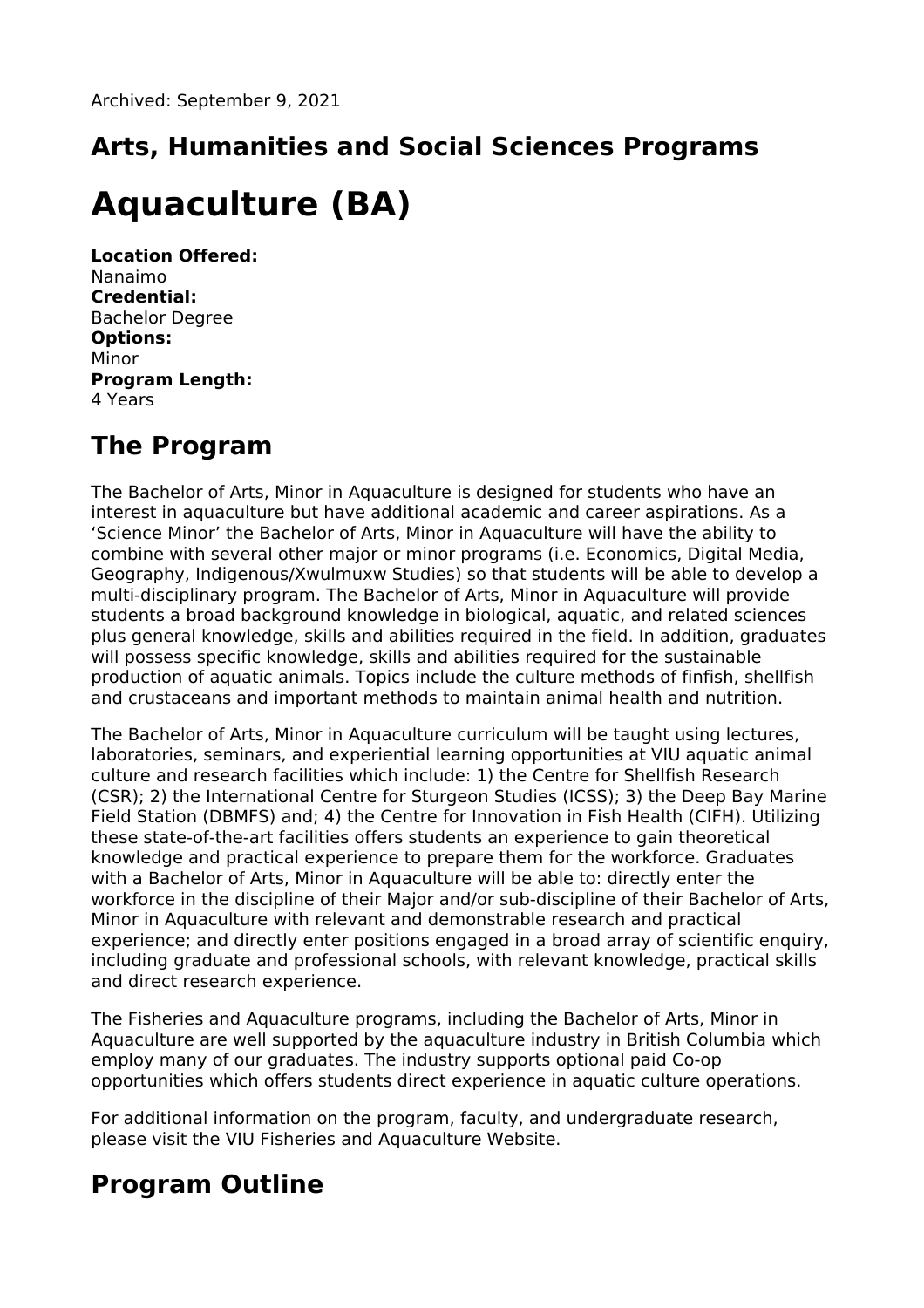#### **Requirements for a Minor**

BA Minor students must fulfill all Institutional B.A. Degree Requirements, including Degree English Requirements and courses listed below.

### **Core Courses**

| Years 1 and 2                                                                                                                                                                                                                                                                                                          | <b>Credits</b> |
|------------------------------------------------------------------------------------------------------------------------------------------------------------------------------------------------------------------------------------------------------------------------------------------------------------------------|----------------|
| BIOL 121 - (Introductory Zoology)                                                                                                                                                                                                                                                                                      | 4              |
| BIOL 123 - (Introduction to Cellular and Molecular Biology)                                                                                                                                                                                                                                                            | 4              |
| Select <i>one</i> of the following pairs (CHEM 142 is recommended):<br>CHEM 140 - (Chemistry Fundamentals I) and,<br>CHEM 141 - (Chemistry Fundamentals II) or,<br>CHEM 142 - (Chemistry Fundamentals II)                                                                                                              | 8              |
| Select one of (MATH 203 is recommended):<br>MATH 203 - (Biometrics)<br>MATH 211 - (Fundamentals of Statistics I)<br>QUME 232 - (Business Statistics I)<br>GEOG 221 - (Statistical Methods in Geography)<br>MATH 161 - (Introduction to Statistics for Social Sciences) or,<br>MATH 181 - ((Introduction to Statistics) |                |
| AQUA 101 - (Introduction to Aquaculture)                                                                                                                                                                                                                                                                               | 3              |
| CHEM 212 - (Environmental Chemical Analysis)                                                                                                                                                                                                                                                                           | 3              |
| <b>Total Credits</b>                                                                                                                                                                                                                                                                                                   | 25             |

| Years 3 and 4                                            | <b>Credits</b> |
|----------------------------------------------------------|----------------|
| AQUA 323 - (Invertebrate Aquaculture)                    |                |
| AQUA 328 - (Methods and Techniques of Finfish Culture)   |                |
| AQUA 332 - (Finfish, Shellfish and Crustacean Nutrition) |                |
| AQUA 342 - (Finfish, Shellfish and Crustacean Health)    |                |
| AQUA 375 - (Recirculating Aquaculture Systems (RAS))     |                |
| GEOG 356 - (Policy, Resources and Sustainability)        |                |
| MGMT 381 - (Entre/Intrapreneurship)                      | з              |
| <b>Total Credits</b>                                     | 21             |
| <b>Total Program Credits</b>                             | 46             |

## **Admission Requirements**

Courses in first year have different prerequisites. To satisfy all first year course prerequisites, students must complete all of the following B.C. Secondary School course requirements.

#### **BA General Admission Requirements**

General admission requirements apply.

#### **Notes on Admission Requirements**

- Courses in first year have different prerequisites. To satisfy all first year course prerequisites, students must complete all of the following B.C. Secondary School course requirements:
	- A minimum grade of "C" in English 12;
	- A minimum grade of "C+" in each of Biology 11 or 12, Chemistry 11 and 12;